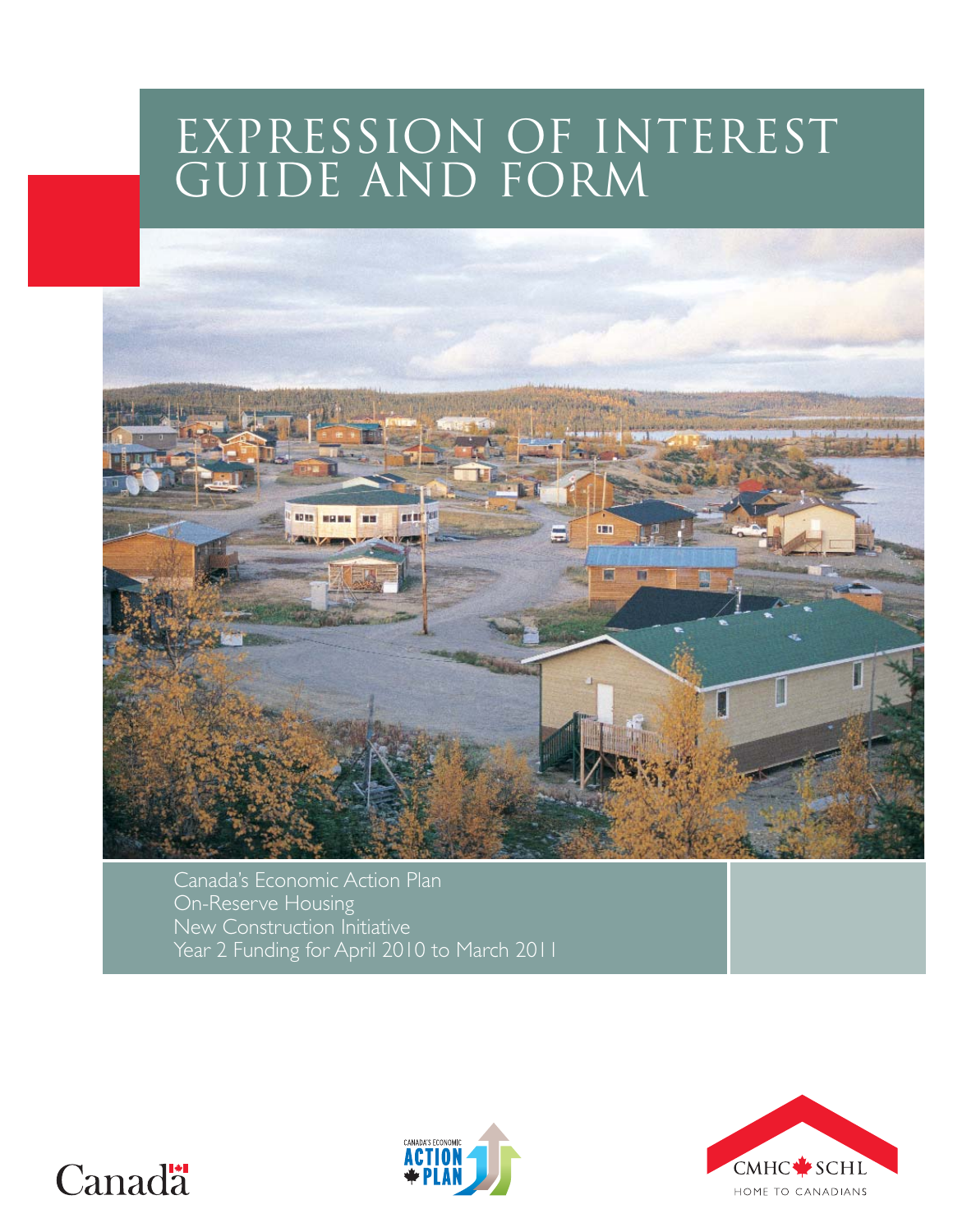# CMHC-HOME TO CANADIANS

Canada Mortgage and Housing Corporation (CMHC) has been Canada's national housing agency for more than 60 years.

Together with other housing stakeholders, we help ensure that the Canadian housing system remains one of the best in the world. We are committed to helping Canadians access a wide choice of quality, environmentally sustainable and affordable homes - homes that will continue to create vibrant and healthy communities and cities across the country.

For more information, visit our website at www.cmhc.ca

You can also reach us by phone at 1-800-668-2642 or by fax at 1-800-245-9274.

Outside Canada call 613-748-2003 or fax to 613-748-2016.

Canada Mortgage and Housing Corporation supports the Government of Canada policy on access to information for people with disabilities. If you wish to obtain this publication in alternative formats, call 1-800-668-2642.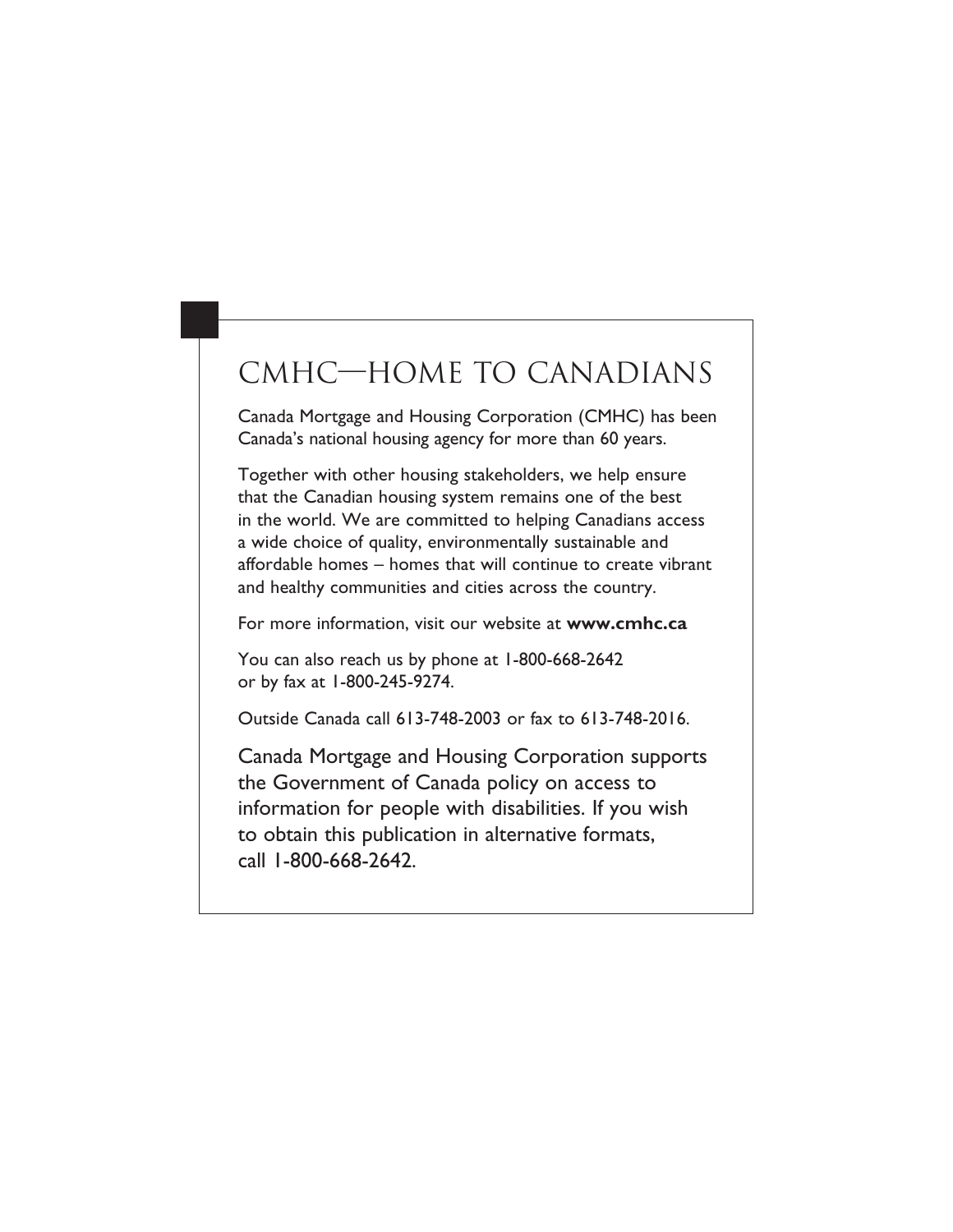# CANADA'S ECONOMIC **ACTION PLAN**

On-Reserve Housing New Construction Initiative Year 2 Funding for April 2010 to March 2011

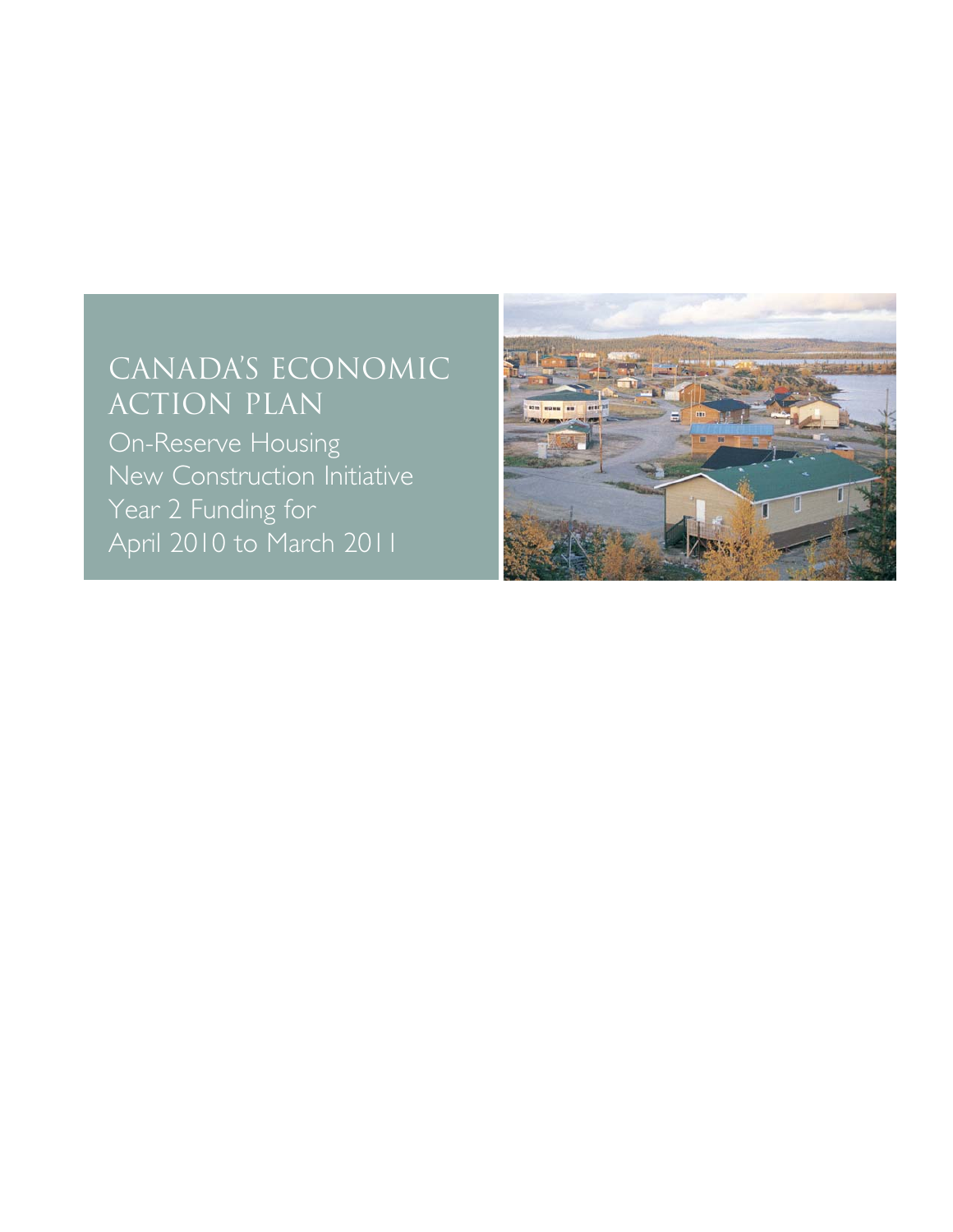CMHC offers a wide range of housing-related information. For details, call 1-800-668-2642 or visit our home page at www.cmhc.ca

© 2010 Canada Mortgage and Housing Corporation. All rights reserved. No portion of this book may be reproduced, stored in a retrieval system or transmitted in any form or by any means, mechanical, electronic, photocopying, recording or otherwise without the prior written permission of Canada Mortgage and Housing Corporation. Without limiting the generality of the foregoing, no portion of this book may be translated from English into any other language without the prior written permission of Canada Mortgage and Housing Corporation.

Printed in Canada Produced by CMHC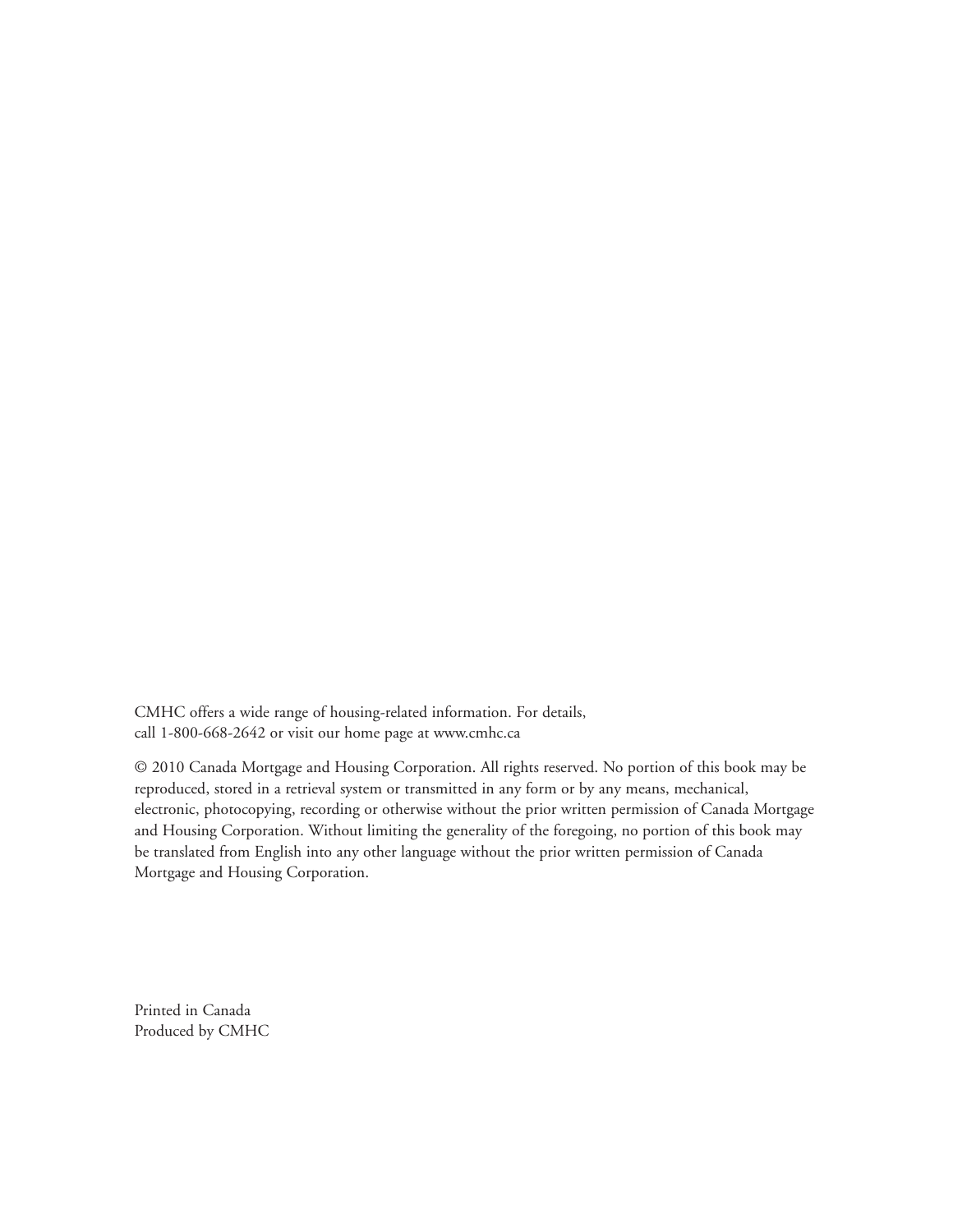

# Table of Contents

| $\mathbf{0}$ . I                               |     | <b>CANADA'S ECONOMIC ACTION PLAN</b><br><b>ON-RESERVE NEW CONSTRUCTION</b> |  |  |  |
|------------------------------------------------|-----|----------------------------------------------------------------------------|--|--|--|
|                                                |     |                                                                            |  |  |  |
| 2.0                                            |     |                                                                            |  |  |  |
|                                                | 2.1 |                                                                            |  |  |  |
|                                                | 2.2 |                                                                            |  |  |  |
|                                                | 2.3 |                                                                            |  |  |  |
|                                                | 2.4 |                                                                            |  |  |  |
|                                                | 2.5 | Housing Plans and Inspections2                                             |  |  |  |
| <b>3.0 APPLICATION AND APPROVAL PROCESS</b>    |     |                                                                            |  |  |  |
|                                                | 3.1 |                                                                            |  |  |  |
|                                                | 3.2 | Expression of Interest (EOI) and                                           |  |  |  |
|                                                | 3.3 | Selection Criteria 5                                                       |  |  |  |
|                                                | 3.4 |                                                                            |  |  |  |
|                                                | 3.5 |                                                                            |  |  |  |
| 4.0                                            |     | <b>SUBMISSION PERIOD5</b>                                                  |  |  |  |
| 5.0                                            |     | <b>SUBMISSION INSTRUCTIONS 6</b>                                           |  |  |  |
| <b>APPENDIX A - COMMUNICATIONS PROTOCOL. 7</b> |     |                                                                            |  |  |  |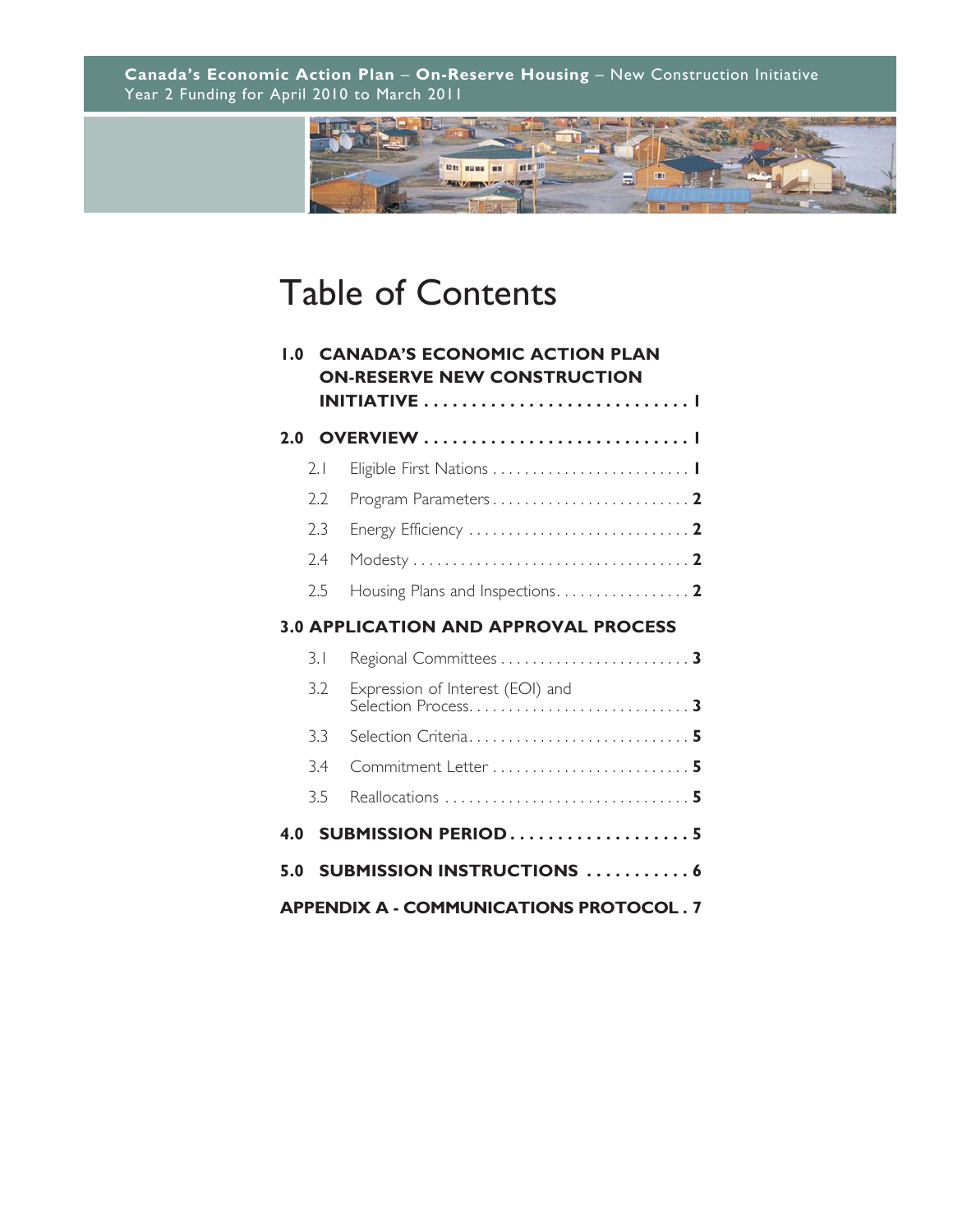# CANADA'S ECONOMIC ACTION PLAN

On-Reserve Housing New Construction Initiative Year 2 Funding for April 2010 to March 2011



## **1.0 CANADA'S ECONOMIC ACTION PLAN – ON-RESERVE NEW CONSTRUCTION INITIATIVE**

As part of Canada's Economic Action Plan, Canada Mortgage and Housing Corporation (CMHC) is delivering a one-time federal investment of \$125 million over two years starting in 2009 to address the need for additional on-reserve social housing units. This \$125 million will be delivered under the On-Reserve New Construction Initiative.

The Initiative is being delivered through the On-Reserve Non-Profit Housing Program (Section 95) with additional program parameters such as mandatory energy efficiency standards (see 2.3) and federal visibility requirements that will provide for joint communications and activities (e.g., ceremonies, signage, news releases, etc.)(Appendix A).

The On-Reserve New Construction Initiative represents an investment in new CMHC-administered social housing that will:

- Help address the need for additional housing on-reserve
- Build energy efficient homes
- Create jobs.

# **2.0 OVERVIEW**

The Expression of Interest (EOI) is used by CMHC for First Nations interested in accessing funds from the On-Reserve New Construction Initiative for the construction and/or purchase and rehabilitation of housing on-reserve. Interested First Nations need to complete the Expression of Interest form (available on CMHC's website) by providing all required information about the nature and the scope of the proposed housing project.

In 2009, First Nations had the option to apply for the New Construction Initiative for both 2009-2010 and 2010-2011 fiscal years. First Nations with a complete application for 2010-2011 need not resubmit the information unless they wish to revise it in some manner. CMHC will contact all First Nations who submitted applications in 2009 related to year two funding where their application is deemed to be incomplete so as to ensure they are aware of gaps and the need to resubmit a completed application for this year's funding. Also, if you are revising an earlier application, it will need to be resubmitted within the application timeframes for year two funding in order to be considered.

# **2.1 Eligible First Nations**

All First Nations are eligible to apply for assistance. A First Nation's current performance in the areas of project management, financial management, and compliance with existing Project Operating Agreements (i.e.. must not be in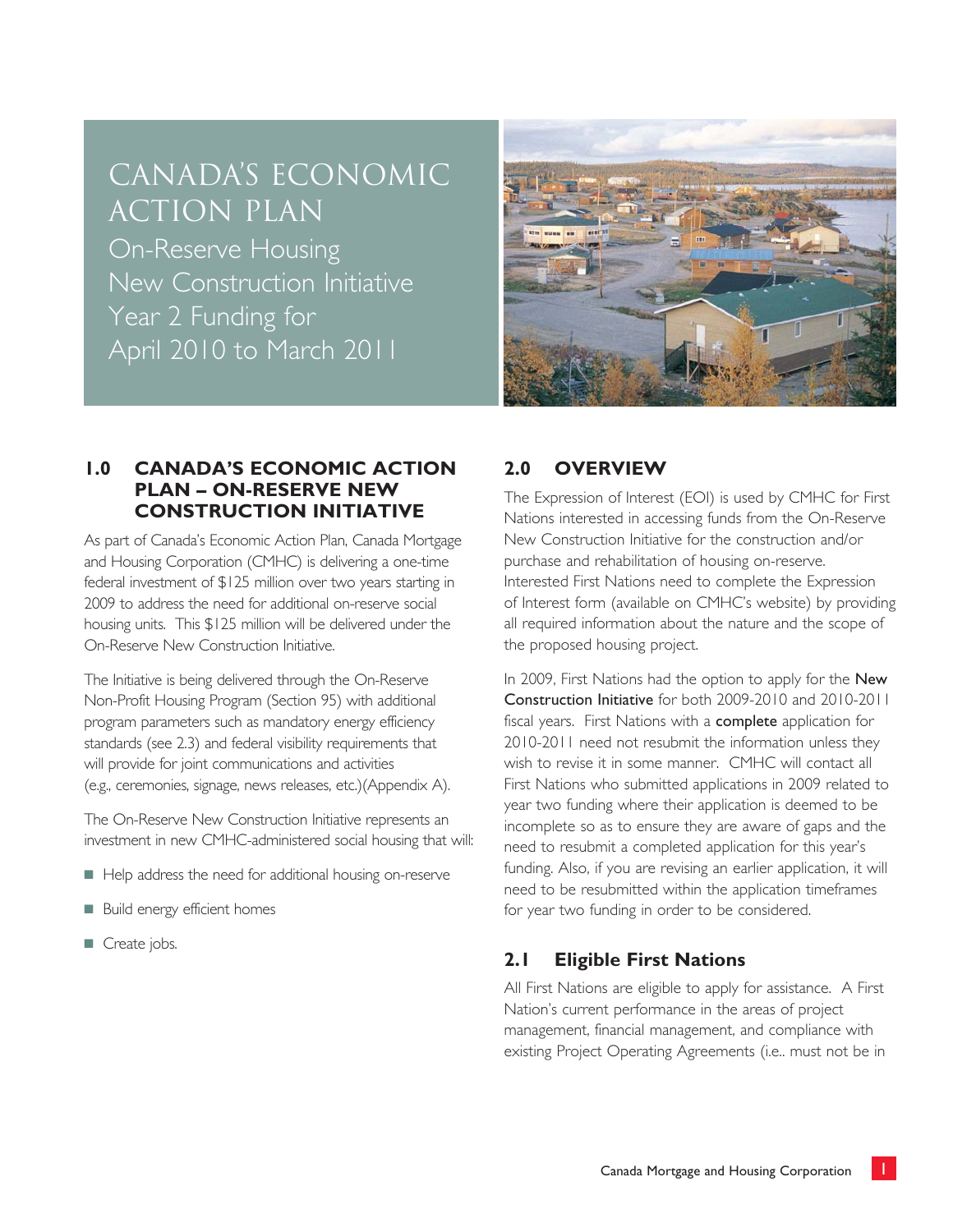

arrears or in default of the operating agreement) will be considered prior to making any new commitments.

Further, a First Nation must be confirmed by INAC to be eligible for a Ministerial Loan Guarantee (MLG) in order for a commitment to be made.

First Nations applying for assistance must also meet the requirements of the New Construction Initiative as specified in the EOI and approval process outlined below.

## **2.2 Program Parameters**

The New Construction Initiative will be delivered like the existing On-Reserve Non-Profit Housing Program but with specific program adjustments. These adjustments are consistent with the requirements established under Canada's Economic Action Plan to help accelerate the commitment and construction process, as well as to include energy efficiency standards and project visibility requirements.

CMHC, under Direct Social Housing Lending, will continue to offer a low-cost insured direct loan for new construction projects requiring financing. A First Nation may use lending from another financial institution, but federal subsidies will continue to be determined based on the lower interest rate. A Ministerial Loan Guarantee (MLG) through Indian and Northern Affairs Canada (INAC) with respect to any loan financing would continue to be required.

Consistent with INAC's program, stacking of funding from INAC's New Multi-Unit Construction program is not permitted. However, as per the current On-Reserve Non-Profit Housing Program delivery, a First Nation's Minor Capital Budget can be used as equity towards the total project cost.

As under current program guidelines, First Nations are responsible for construction work, including necessary

inspections to ensure quality of work and code compliance, and on-going administration, maintenance and repair. An emphasis will continue to be placed on the use of qualified First Nation housing expertise, including construction, renovation, inspection and management expertise.

As with the existing program, CMHC is not responsible for ensuring that work completed meets the National Building Code (NBC), its equivalent or any other regulatory requirements, nor is CMHC responsible for the quality of the work or the adequacy of the materials used. These are the responsibility of the project owner. CMHC conducts inspections for program purposes and not for NBC compliance.

## **2.3 Energy Efficiency**

First Nations will be required to submit plans that are designed to achieve an EnerGuide for Houses (EGH) rating of a minimum of EGH 80, or any equivalent provincial or First Nation standard that achieves an equivalent or higher energy performance level. The houses need to also meet or exceed National Building Code requirements for mechanical ventilation. First Nations must provide confirmation during their inspection process that the energy standards per the original design specifications are fully implemented.

First Nations are required to confirm that the design plans and specifications will achieve the minimum EGH 80 rating.

# **2.4 Modesty**

Modesty criteria for new construction will be in line with the current On-Reserve Non-Profit Housing Program guidelines (i.e. Maximum Unit Prices). Maximum Unit Prices (MUPs) will be adjusted to reflect costs associated with achieving energy efficiency standards.

# **2.5 Housing Plans and Inspections**

General plans and progress reviews will be completed as per the On-Reserve Non-Profit Housing Program.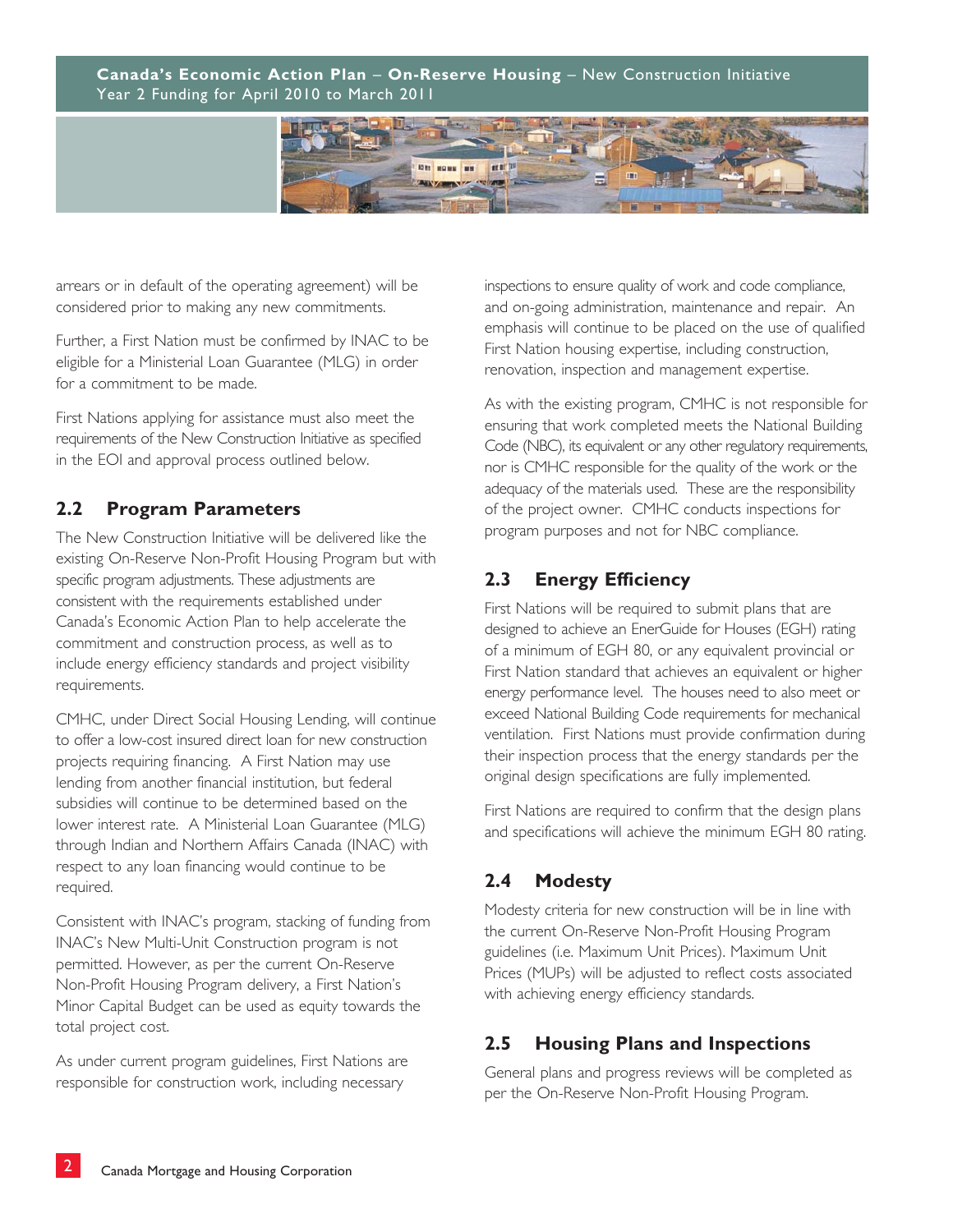

However, unlike the existing Section 95 Program, the New Construction Initiative will require housing plans to include energy efficiency standards. First Nations will need to hire an Energy Advisor or other qualified person to provide confirmation that plans meet the required energy efficiency standard, as well as confirm upon completion of the project that plans have been adhered to. As with projects under the regular program, it is the responsibility of the First Nation to ensure that the energy efficiency standard requirement is met along with quality of work and code compliance. The cost associated with hiring an Energy Advisor or another qualified person may be included in the total project cost.

CMHC encourages First Nations to ensure they are well informed about energy efficiency. For example, a more energy efficient house will reduce overall operating costs to the First Nation over the life of Operating Agreements. NRCan has advised that the 2012 National Building Code (NBC) will require energy efficiency standards in all new construction. Therefore, it is useful to plan now, not only to take advantage of the New Construction Initiative, but also to be ready for the upcoming NBC change that will apply to the On-Reserve Non-Profit Housing Program in the future.

Energy efficiency related training and licensing requirements for inspectors hired by First Nations or their organizations is a matter for First Nations to arrange and fund. First Nations that need information about training their inspectors to become certified and licensed energy auditors, inspectors or advisors are encouraged to contact NRCan or their CMHC regional staff advisor.

#### **3.0 APPLICATION AND APPROVAL PROCESS**

## **3.1 Regional Committees**

Committee representatives (or a designated subset) are being requested to review EOIs and participate in consensus decision-making on the selection of projects for recommendation to CMHC for approval.

INAC will work in partnership with CMHC on First Nation's eligibility for MLG's and will process MLG application requests as quickly as possible while in accordance with its policies.

## **3.2 Expression of Interest (EOI) and Selection Process**

The expression of interest and application process has two steps: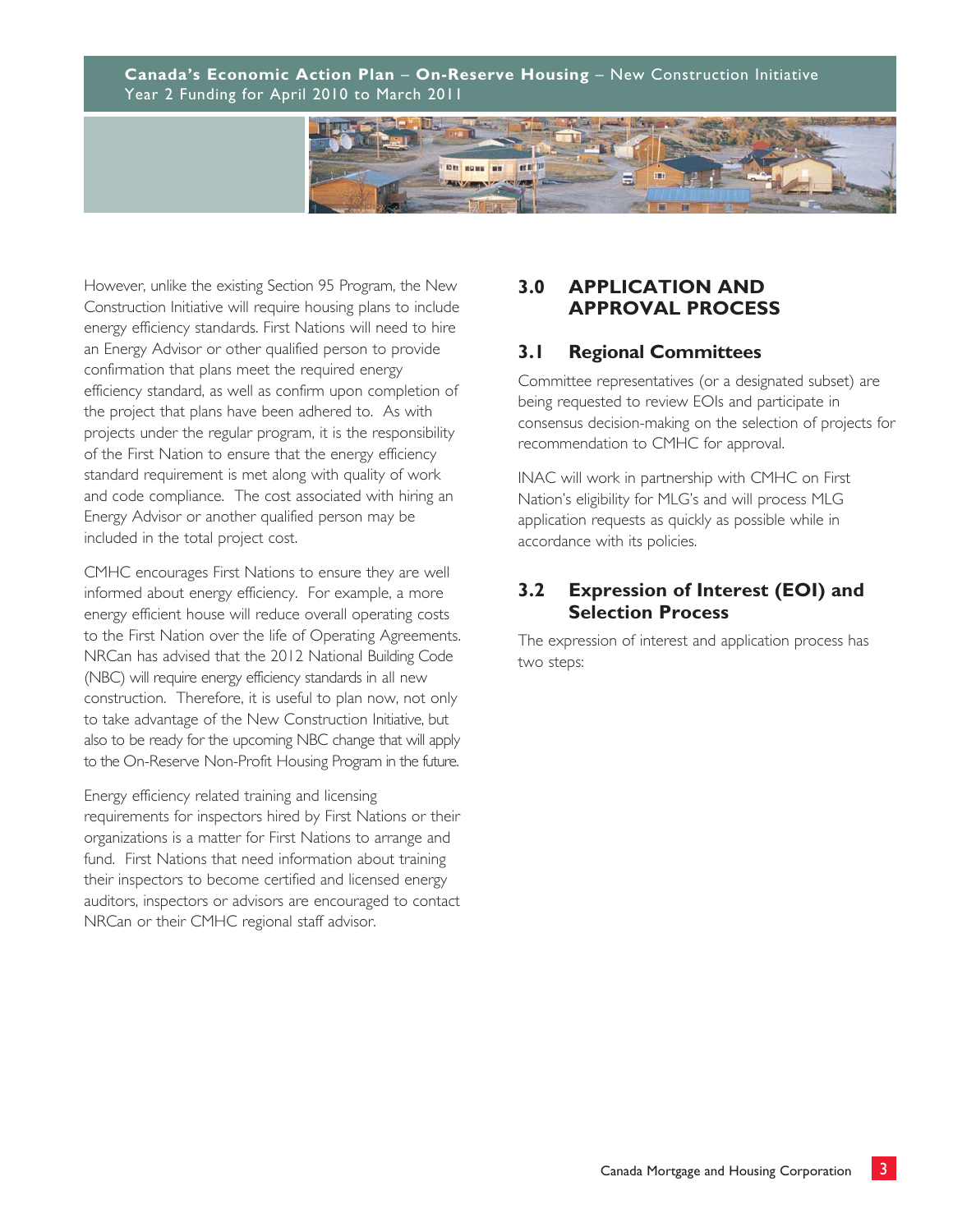

#### **Step 1**

- EOI call for First Nations to submit basic information (number of units, location, type, availability of serviced lots, etc) on their project proposal by the required deadline.
- Completed EOIs can be submitted to CMHC by fax, e-mail or by mail by the established deadline.
- CMHC reviews the submitted proposals for completeness and eligibility. Where an application is found to be incomplete, CMHC will advise the First Nation as to where the deficiencies are and will encourage them to resubmit complete applications by the established deadline.
- Complete and eligible proposals are reviewed by the Committee which will consider the selection criteria, consider the overall distribution of funds across First Nations and apply, if so desired, any existing regional criteria by which allocations are normally awarded (e.g. distribution based on population) and then recommend to CMHC proposals to be accepted.
- Selected First Nations receive a conditional allocation letter that identifies the amount of 1 year, 5 years, and Lifetime dollars they have to develop their project.

Upon receipt of the EOI, INAC will be asked to confirm the likelihood of the applicant receiving an MLG approval through its new streamlined process.

#### **Step 2**

- The conditional allocation letter as a result of Step 1 will advise the First Nation that they must submit a final application package that includes project details, plans and specifications, costing, proposed construction schedule, choice of financing/lender, confirmation of equity, etc.
- Upon successful review by CMHC, CMHC will issue a final commitment letter and work on the project must proceed within 3 months following the date of the letter.
- First Nations require the final commitment letter to request an MLG from INAC. Should INAC not issue the MLG to the First Nation, the commitment would be cancelled.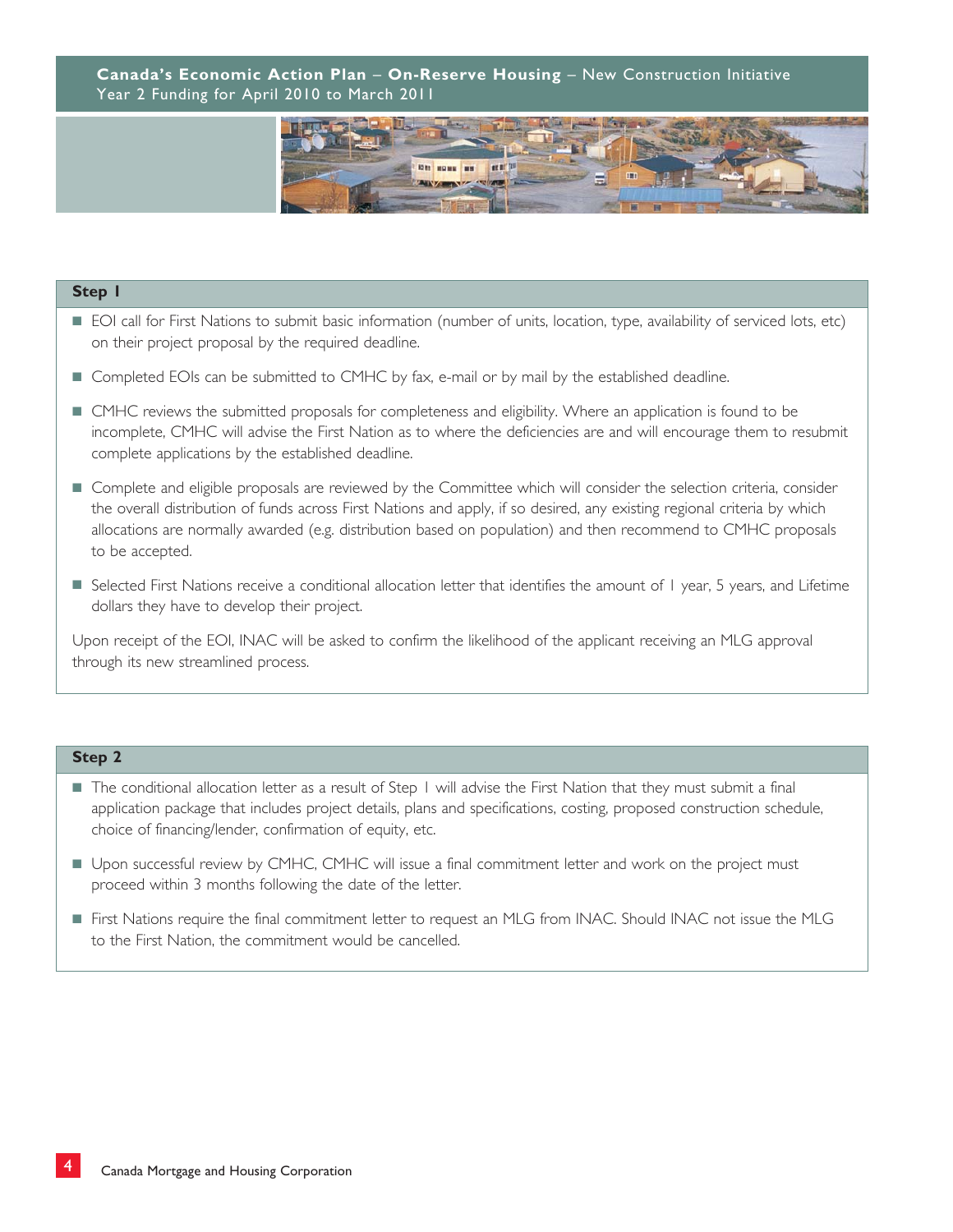

## **3.3 Selection Criteria**

A First Nation's current performance in the areas of project management, financial management, and compliance with existing Project Operating Agreements (e.g. must not be in arrears or in default of the operating agreement) will be considered prior to making any new commitments. Further, a First Nation must be confirmed by INAC to be eligible for an MLG in order for a commitment to be made.

Complete and eligible proposals will be reviewed by Regional Committees which will consider the regular eligibility criteria for the existing On-reserve Non-Profit Housing Program.

Regional Committees will also consider the overall distribution of funds across First Nations and apply, if so desired, any existing regional criteria by which allocations are normally awarded (e.g. distribution based on population) and then recommend to CMHC proposals to be accepted.

In addition a proposal will be assessed on the preparedness to proceed quickly taking into account such factors as:

- Availability of serviced lots
- Articulated strategy for moving from commitment to work commencement within 3 months (steps and milestones)
- The First Nation can start construction within 3 months and continue to make regular progress on the proposed project despite other construction projects
- Prior construction or renovation projects have been started and completed in a timely manner (i.e. good track record)
- Assessment of appropriate labour availability to the First Nation
- Eligibility and timely availability of a First Nation to receive a Ministerial Loan Guarantee (MLG)

## **3.4 Commitment Letter**

The Commitment Letter used for the New Construction Initiative will reflect the Commitment Letter used for the On-Reserve Non-Profit Housing Program with additional terms and conditions for 3 month commencement of construction, energy efficiency and federal visibility requirements. For First Nations' information, the federal visibility requirements (Appendix A) will also need to be met (details will be outlined with the commitment letter).

## **3.5 Reallocations**

If the On-Reserve New Construction Initiative notional regional allocation is not fully committed to projects in a reasonable period of time CMHC will move to reallocate to other regions where capacity exists in consultation with the National Housing Liaison Committee. At minimum, quarterly reallocation reviews will be undertaken to ensure timely commitment of projects.

# **4.0 SUBMISSION PERIOD**

EOI application window will be open from February 1, 2010 until February 22, 2010. All EOIs submitted by mail must be date stamped February 22, 2010. Complete submissions of the EOI will be accepted only during this period. The Regional Committees will review submissions and allocation letters will be sent early in the 2010-11 fiscal year.

For more information, please visit our website at www.cmhc.ca/housingactionplan where you will also find electronic versions of the EOI form or call your local CMHC Office or toll-free at 1-800-668-2642.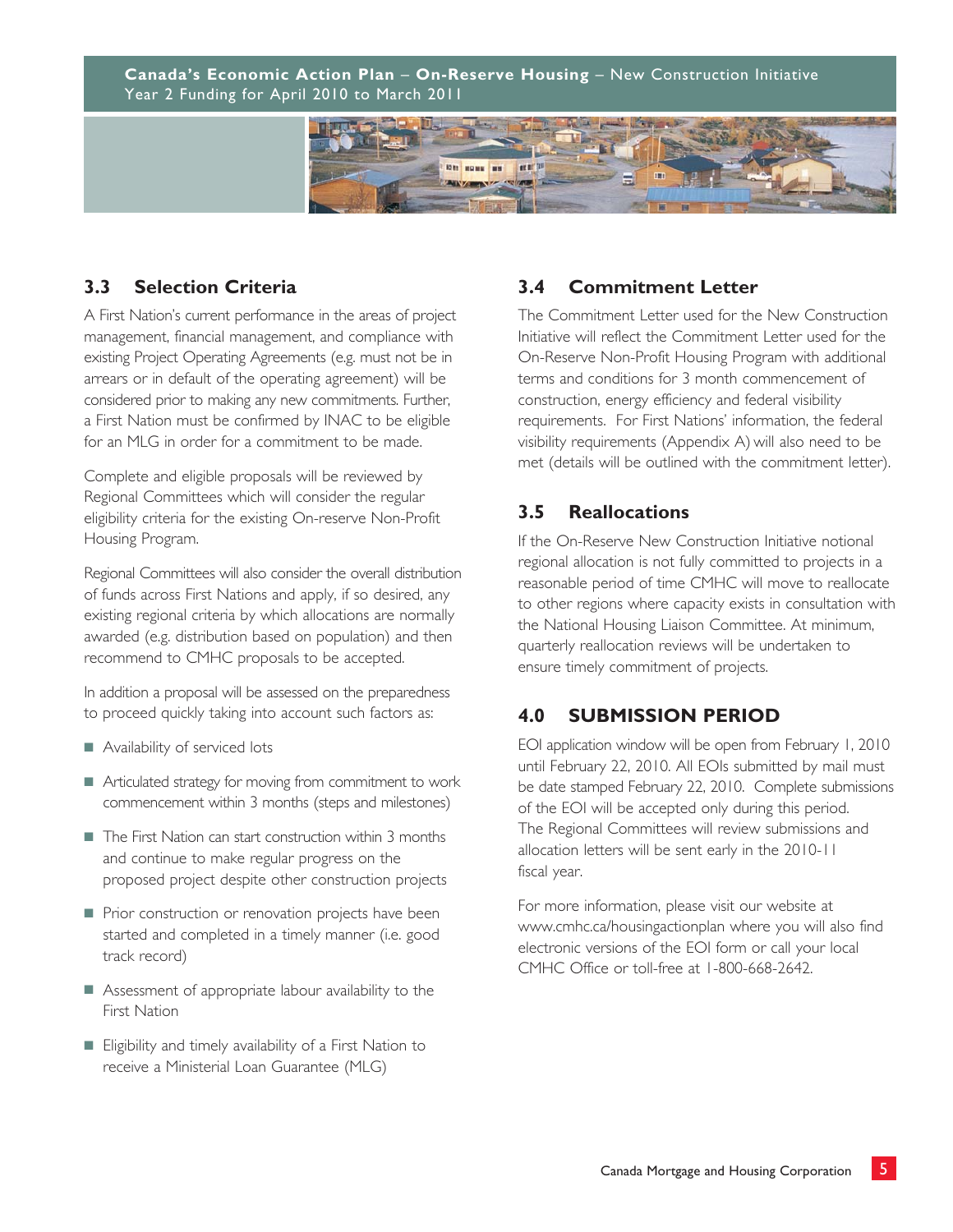

# **5.0 SUBMISSION INSTRUCTIONS**

First Nations are invited to complete and submit pages 1 to 4 of the Expression of Interest form (available at www.cmhc.ca/housingactionplan) and return it to your local CMHC office.

The application window will be open from February 1, 2010 until February 22, 2010. All applications submitted by mail must be date stamped February 22, 2010. **CMHC is not responsible for EOIs lost in the mail or for incomplete fax transmissions.**

#### **Incomplete applications will not be considered.**

#### **Have you:**

- Provided complete answers to all the questions?
- Attached or included a description of your tenant selection criteria and a proposed list of lots and/or a site plan?
- Dated and signed the application?
- Mailed, e-mailed and/or faxed the Expression of Interest to ensure a hard copy reaches the CMHC Office by **February 22, 2010?** All applications submitted by mail must be date stamped February 22, 2010.

#### ■ **Considered any possible updates to your 2010-2011 EOI submitted before June 4, 2009?**

The contributions are subject to the necessary appropriations from Parliament. CMHC shall not have any liability in the event that there are no or insufficient appropriations from Parliament.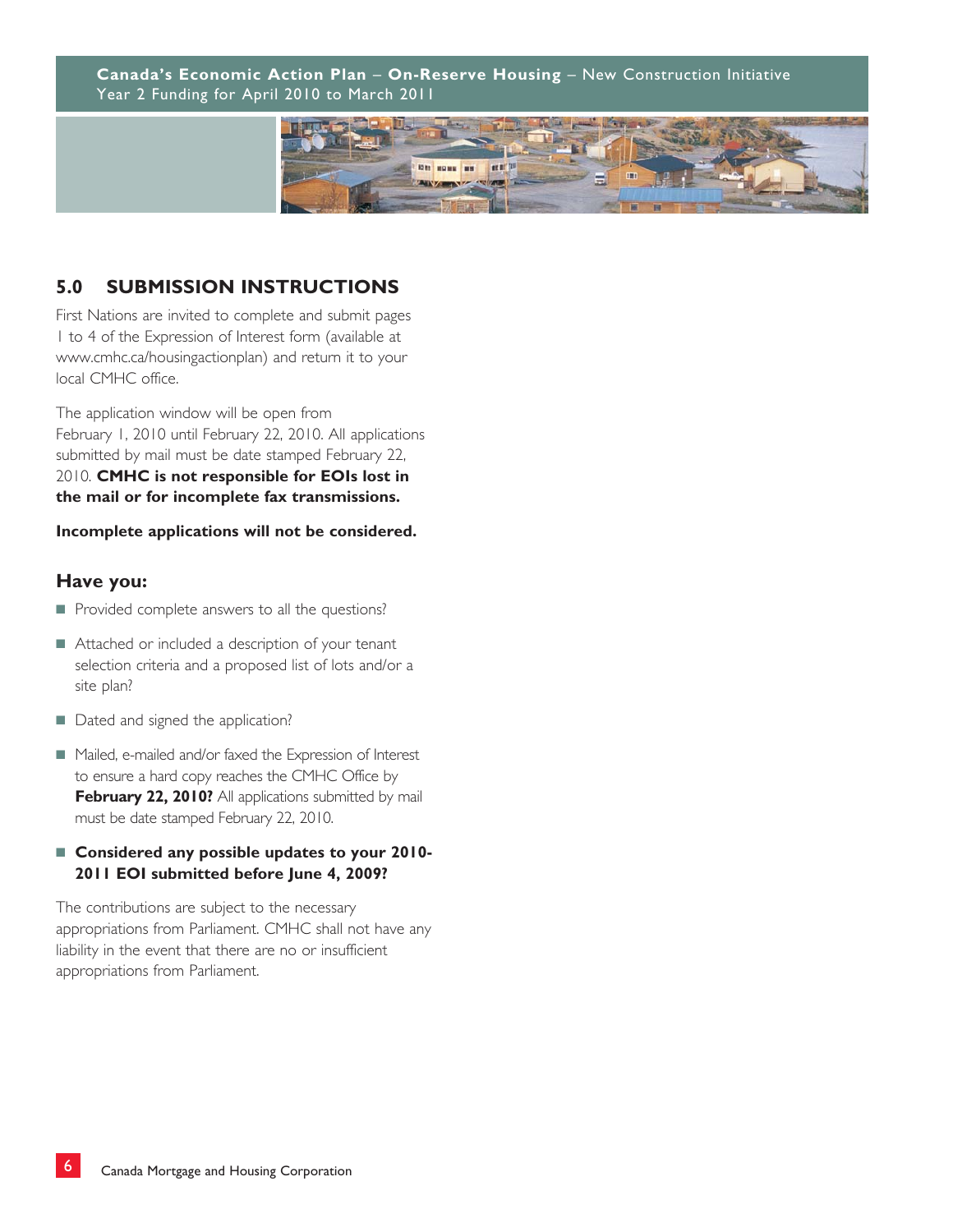

# **APPENDIX A**

#### COMMUNICATIONS PROTOCOL ON-RESERVE NEW CONSTRUCTION INITIATIVE

#### **1.0 GENERAL**

1.1 CMHC will undertake communications activities and products that will enhance opportunities for open, transparent, effective and pro-active communications with citizens through appropriate, continuous and consistent public information activities that recognize the contributions of the Federal Government and the First Nation. This protocol applies to communications on Projects receiving CMHC Funding under this initiative.

#### **2.0 COMMUNICATING WITH APPLICANTS**

- 2.1 Project approval notifications shall identify the Government of Canada and Canada's Economic Action Plan as a source of funding.
- 2.2 All public information material related to calls for tendering shall clearly and prominently indicate that the Project is funded pursuant to the Commitment Letter.

#### **3.0 COMMUNICATING WITH THE PUBLIC**

#### Public Information Products

3.1 Any public information products such as information kits, brochures, public reports, and web site material to inform potential applicants and the public about this initiative must identify the Government of Canada and Canada's Economic Action Plan as a source of funding.

#### News Releases

3.2 There shall be a news release for each approved Project or group of Projects. A news release may include quotations from a federal elected official and the First Nation.

#### Press conferences, public announcements and other events

- 3.3 The First Nation shall co-operate in organizing press conferences, announcements and official ceremonies. CMHC will determine in consultation with the First Nation if, when and where special ceremonies and events will be held. The First Nation shall not make any public announcement for a project under this Agreement, without first securing the agreement of CMHC. The First Nation must be informed of a proposed event at least 21 working days prior to the planned date of the event. No arrangements shall be made for events until CMHC agrees to the event.
- 3.4 CMHC may organize a press conference. CMHC shall give the First Nation notice of at least 21 working days of such a press conference, public announcement or event, if applicable to their project. Federal Ministers, or the designated representative, CMHC and stakeholder group, where appropriate may participate in these press conferences.
- 3.5 CMHC shall work with the First Nation to organize such announcements or official ceremonies as deemed appropriate by CMHC.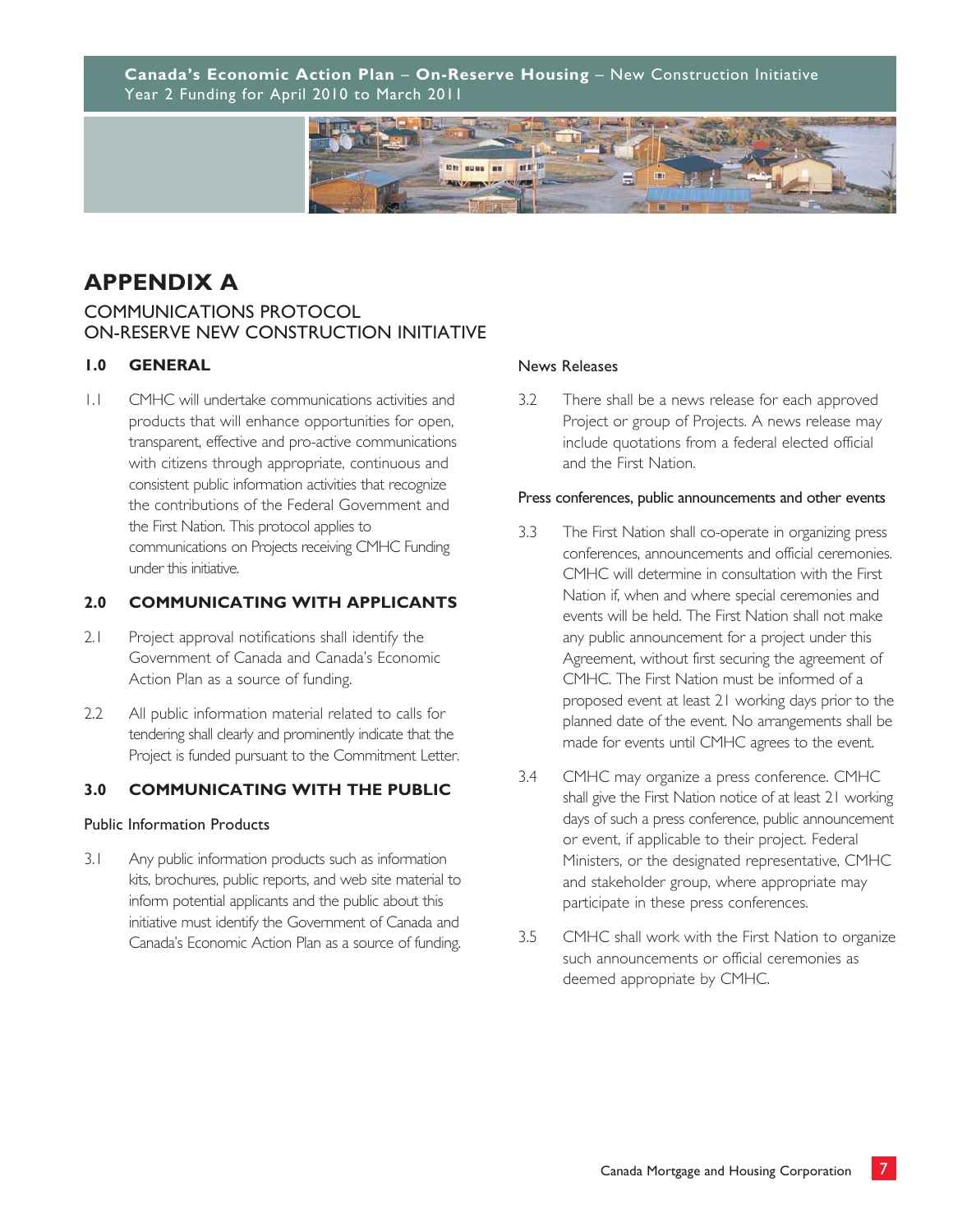

# **APPENDIX A** (cont'd) COMMUNICATIONS PROTOCOL ON-RESERVE NEW CONSTRUCTION INITIATIVE

#### Signage

- 3.6 All First Nations receiving funding under Canada's Economic Action Plan must have signage. CMHC shall provide and negotiate the installation of the temporary signage with the First Nation. The signage shall be placed at a prominent location after consultation and agreement with the First Nation. The signage shall indicate that it is a CMHC – Federal Government project under Canada's Economic Action Plan, bear a message approved by CMHC and remain in place throughout the construction period.
- 3.7 Design, wording and specifications of signs shall reflect the participation of CMHC and the Federal Government and must be approved by CMHC. Signs shall have appropriate spaces indicating participation by the applicant, if requested.
- 3.8 CMHC shall issue specifications for signs and time frames for their installation. Temporary signs must be removed within 90 days of Project completion.
- 3.9 CMHC may provide and install, where appropriate, a plaque or permanent sign bearing an appropriate inscription. The design, wording and specifications of such permanent signs shall be in accordance with this Schedule and must be approved by CMHC.

#### Advertising

- 3.10 CMHC may organize an advertising or public information campaign related to the On-Reserve New Construction Initiative as part of Canada's Economic Action Plan.
- 3.11 Documents sent to approved First Nations under the On-Reserve New Construction Initiative will identify the Government of Canada and Canada's Economic Action Plan as a source of funding.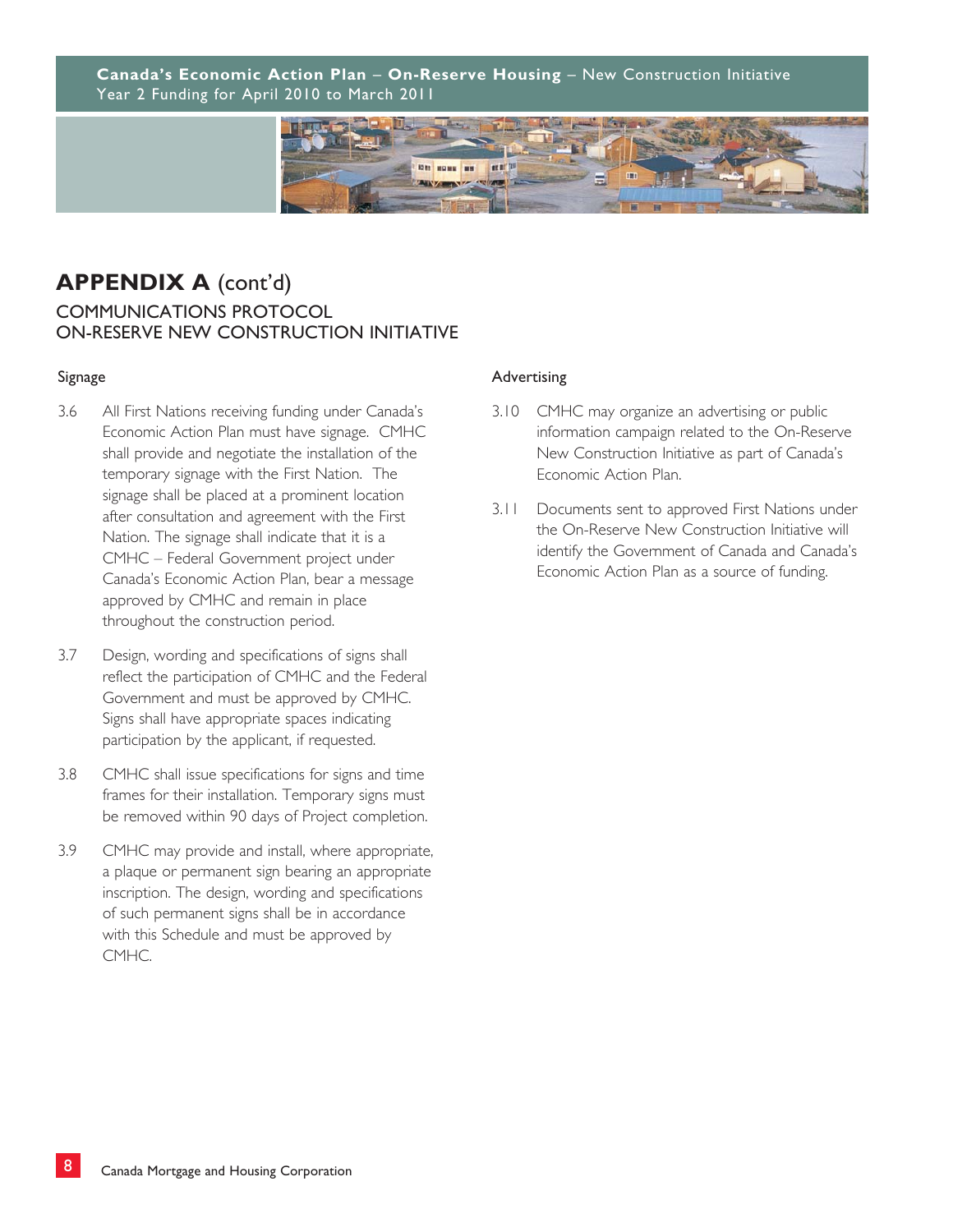# CANADA'S ECONOMIC ACTION PLAN

On-Reserve Housing<br>New Construction Initiative Year 2 Funding for April 2010 to March 2011

www.cmhc.ca/housingactionplan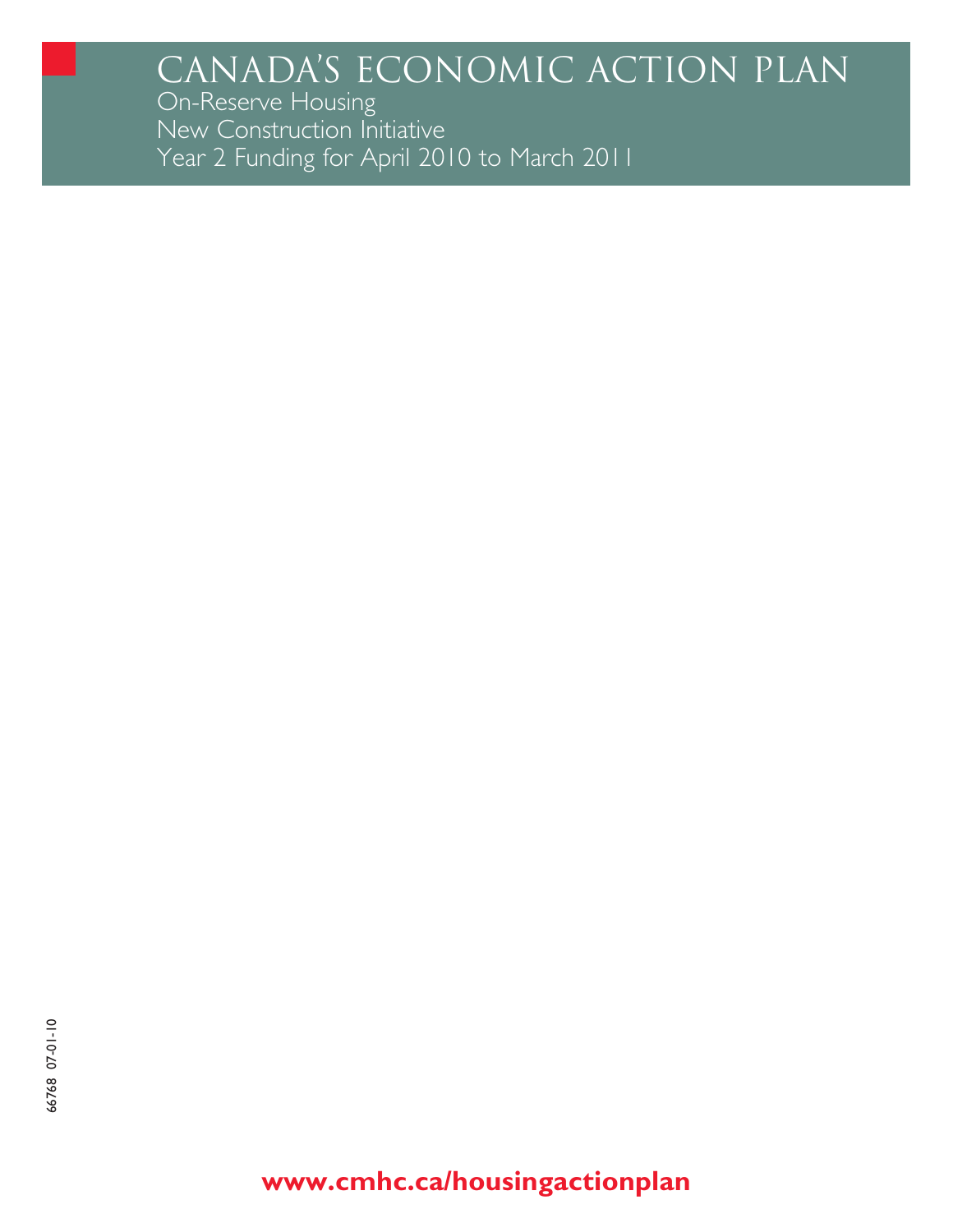**Canada's Economic Action Plan** – **On-Reserve Housing** New Construction Initiative



# **EXPRESSION OF INTEREST FORM**

(Year 2 Funding for April 2010 to March 2011)

#### **For CMHC use only**

Date received:

# **SECTION 1: FIRST NATION IDENTIFICATION AND SIGNATURE**

| (Please print)    |  |              |
|-------------------|--|--------------|
| Submission Date:  |  |              |
| Submitted by:     |  |              |
| Position / Title: |  |              |
| On behalf of:     |  | First Nation |
| Telephone number: |  |              |
| Fax number:       |  |              |
| Email address:    |  |              |
|                   |  |              |
|                   |  |              |

Signature:

**X \_\_\_\_\_\_\_\_\_\_\_\_\_\_\_\_\_\_\_\_\_\_\_\_\_\_\_\_\_\_\_\_\_\_\_\_\_\_\_\_\_\_\_\_\_\_\_\_\_\_\_**





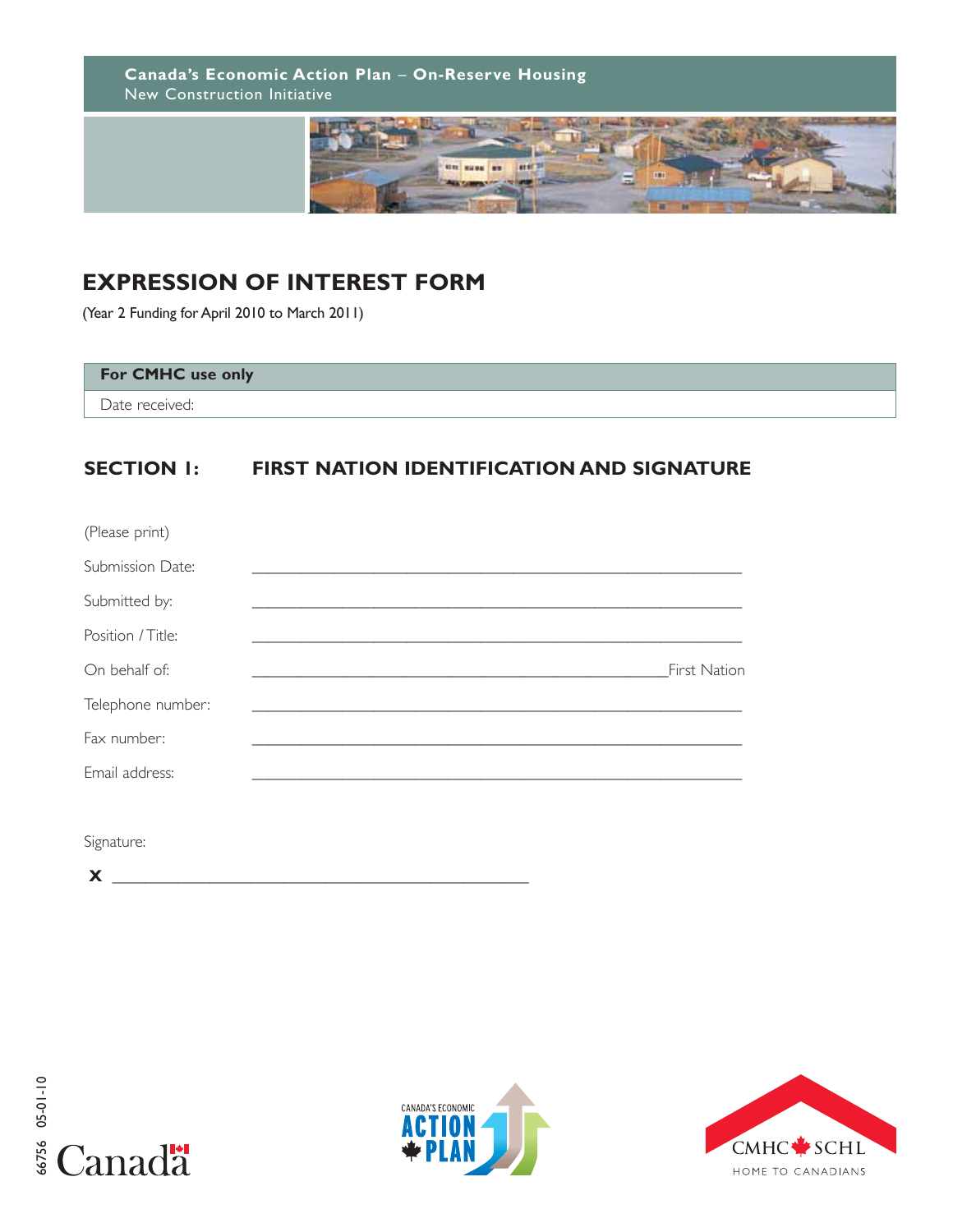**Canada's Economic Action Plan** – **On-Reserve Housing**  New Construction Initiative



# **SECTION 2: COMMUNITY PROFILE**

(Please feel free to attach more information if the space provided is insufficient)

a) Please describe or attach information regarding your Tenant Selection Criteria (ie., how are tenants selected and by whom).

# **SECTION 3: NEW CONSTRUCTION PROPOSED PROJECT INFORMATION**

| a) | How many units do you plan to develop with this allocation? |   |  |  |  |
|----|-------------------------------------------------------------|---|--|--|--|
|    | Budget Year 2010/2011                                       |   |  |  |  |
|    | New Construction                                            |   |  |  |  |
|    | Rehabilitation / Conversion of buildings                    |   |  |  |  |
|    | <b>Total Units</b>                                          | O |  |  |  |

b) Please briefly describe the strategy for moving from commitment to work commencement within 3 months, including steps and milestones. Some examples of milestones might be: developing design and specifications; availability of qualified labour; tendering work; awarding contract; progress advances based on percent complete; substantial completion and final advance. Please describe each step and the estimated date for completion.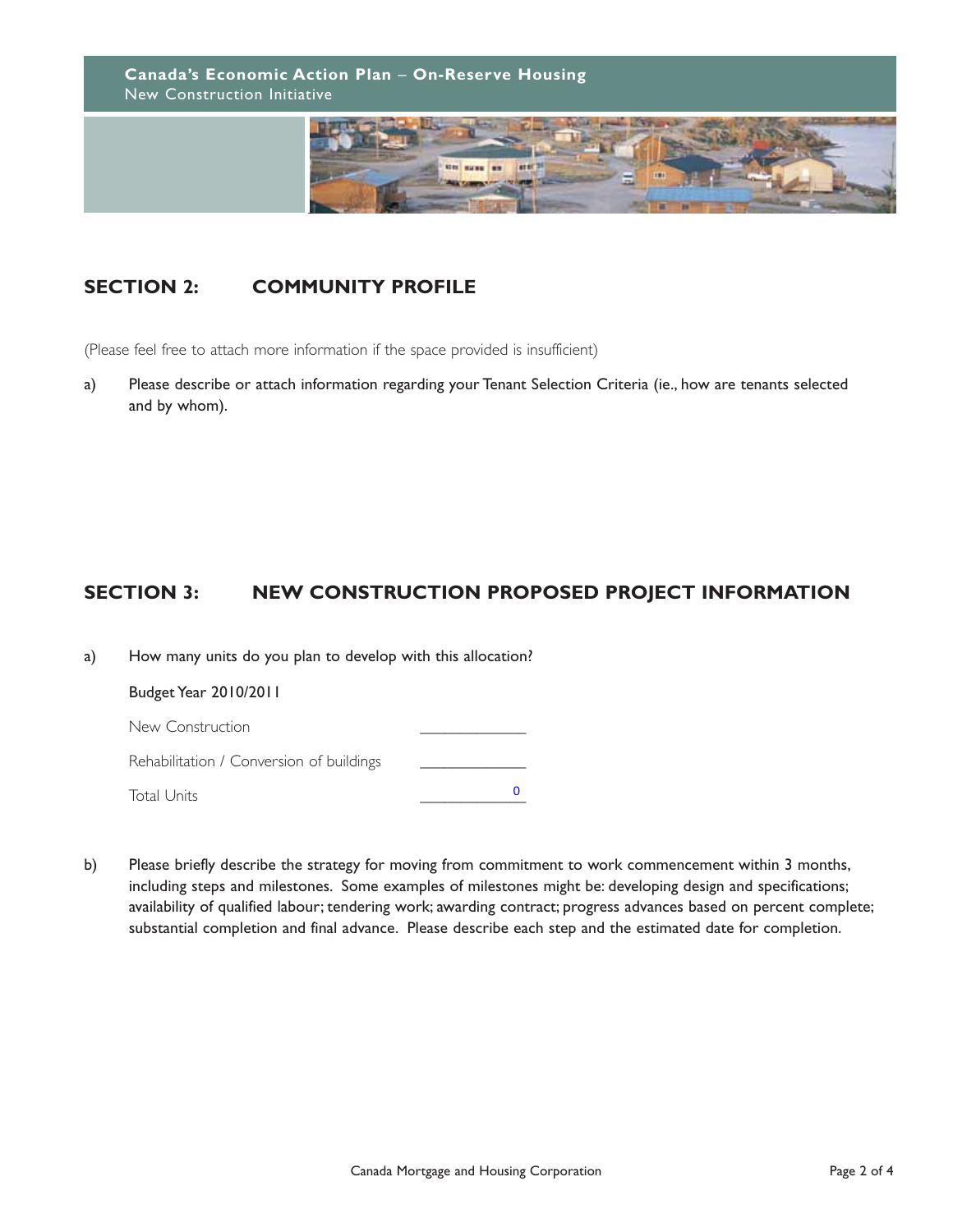

c) What is the estimated move-in date (Interest Adjustment Date) for your project(s)?

d) Do you have serviced lots? Please list the proposed lots for your project(s) and/or attach a proposed site plan.

e) Do you have or will you have house plans that are designed to achieve an EnerGuide for Houses (EGH) rating of a minimum of EGH 80, or any equivalent provincial or First Nation standard that achieves an equivalent or higher energy performance level? Please explain.

f) If you have not recently participated in any of CMHC's new construction or renovation programs, please provide evidence of your track record on other recent construction.